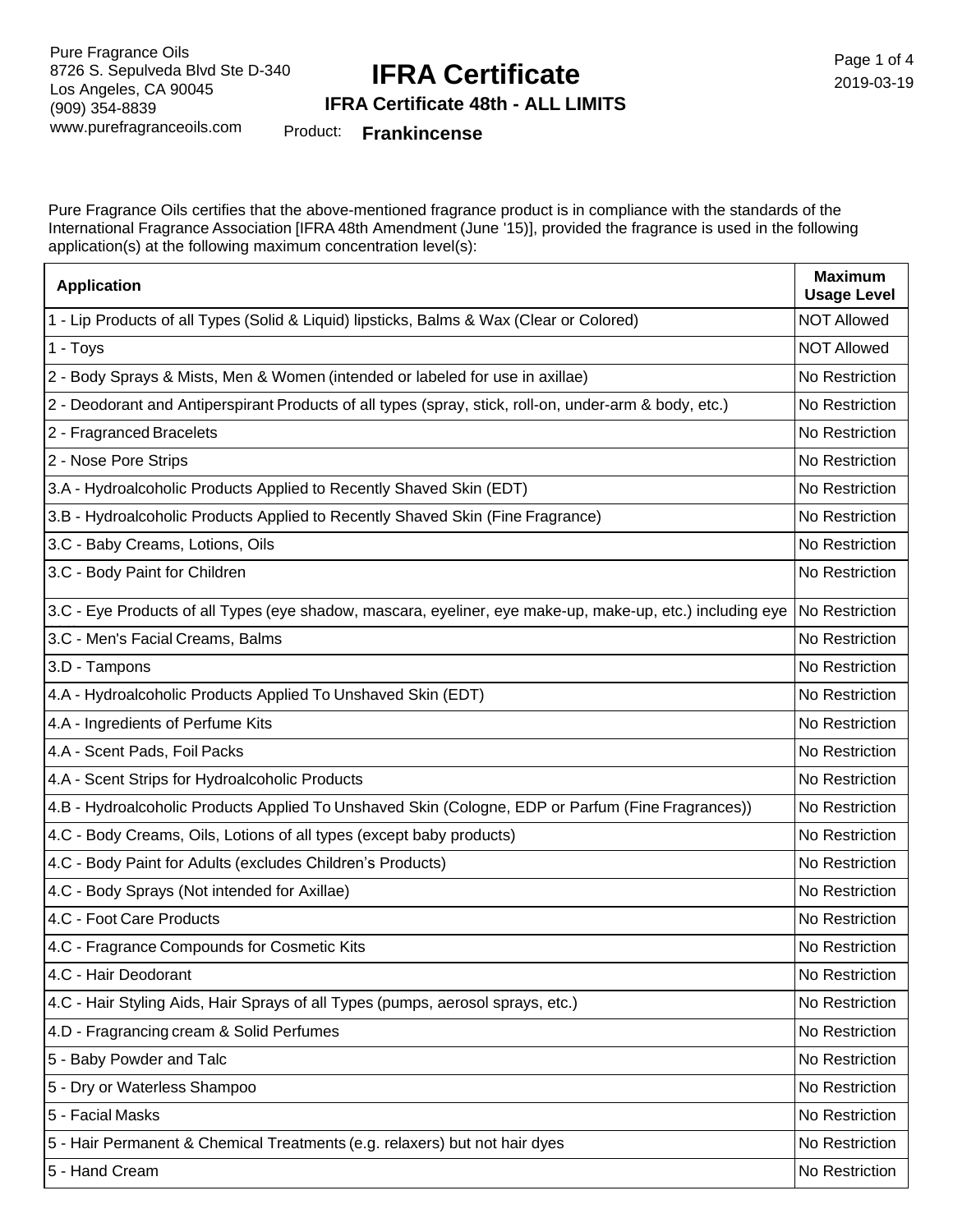### **IFRA Certificate**

Page 2 of 4 2019-03-19

#### **IFRA Certificate 48th - ALL LIMITS**

Product: **Frankincense**

| <b>Application</b>                                                                                                | <b>Maximum</b><br><b>Usage Level</b> |
|-------------------------------------------------------------------------------------------------------------------|--------------------------------------|
| 5 - Hand sanitizers                                                                                               | No Restriction                       |
| 5 - Wipes or Refreshing Tissues for Face, Neck, Hands, Body                                                       | No Restriction                       |
| 5 - Women's Facial Creams/Facial Make-up                                                                          | No Restriction                       |
| 6 - Mouthwash, Including Breath Sprays                                                                            | <b>NOT Allowed</b>                   |
| 6 - Toothpaste                                                                                                    | <b>NOT Allowed</b>                   |
| 7.A - Baby Wipes                                                                                                  | No Restriction                       |
| 7.A - Intimate (Feminine) Wipes                                                                                   | No Restriction                       |
| 7.A - Toilet Wipes                                                                                                | No Restriction                       |
| 7.B - Insect Repellent (intended to be applied to the skin)                                                       | No Restriction                       |
| 8.A - Hair Styling Aids Non-Spray of all types (mousse, gels, leave-in conditioners)                              | No Restriction                       |
| 8.A - Make-up Removers of all types (not including face cleansers)                                                | No Restriction                       |
| 8.A - Nail Care                                                                                                   | No Restriction                       |
| 8.A - Powders & Talcs, All Types (Except baby Powders & Talcs)                                                    | No Restriction                       |
| 8.B - Hair Dyes                                                                                                   | No Restriction                       |
| 9.A - Bath Gels, Foams, Mousses, Salts, Oils & other products added to bathwater                                  | No Restriction                       |
| 9.A - Body Washes of all types (including baby washes) & Shower Gels of all Type                                  | No Restriction                       |
| 9.A - Conditioner (Rinse-Off)                                                                                     | No Restriction                       |
| 9.A - Depilatory, all (including Body Waxes for mechanical hair removal)                                          | No Restriction                       |
| 9.A - Face Cleansers of all types (washes, gels, scrubs, etc.)                                                    | No Restriction                       |
| 9.A - Shampoos of all types (including baby shampoos)                                                             | No Restriction                       |
| 9.A - Shaving Creams of all types (stick, gels, foams, etc.)                                                      | No Restriction                       |
| 9.A - Soap Liquid & Bar (Toilet Soap)                                                                             | No Restriction                       |
| 9.B - Feminine Hygiene - Pads & Liners                                                                            | No Restriction                       |
| 9.B - Toilet Paper                                                                                                | No Restriction                       |
| 9.B - Wheat Bags                                                                                                  | No Restriction                       |
| 9.C - Air fresheners sprays (incl. Room Sprays, Aerosols & Pump; excl. deodorant, hair styling aids, &<br>animal) | No Restriction                       |
| 9.C - Facial Tissues, Napkins & Paper Towels                                                                      | No Restriction                       |
| 10.A - Dry Cleaning Kits                                                                                          | No Restriction                       |
| 10.A - Fabric Softeners of all types including fabric softener sheets                                             | No Restriction                       |
| 10.A - Hand Dishwashing Detergent including concentrates                                                          | No Restriction                       |
| 10.A - Handwash Laundry Detergents of all types including concentrates                                            | No Restriction                       |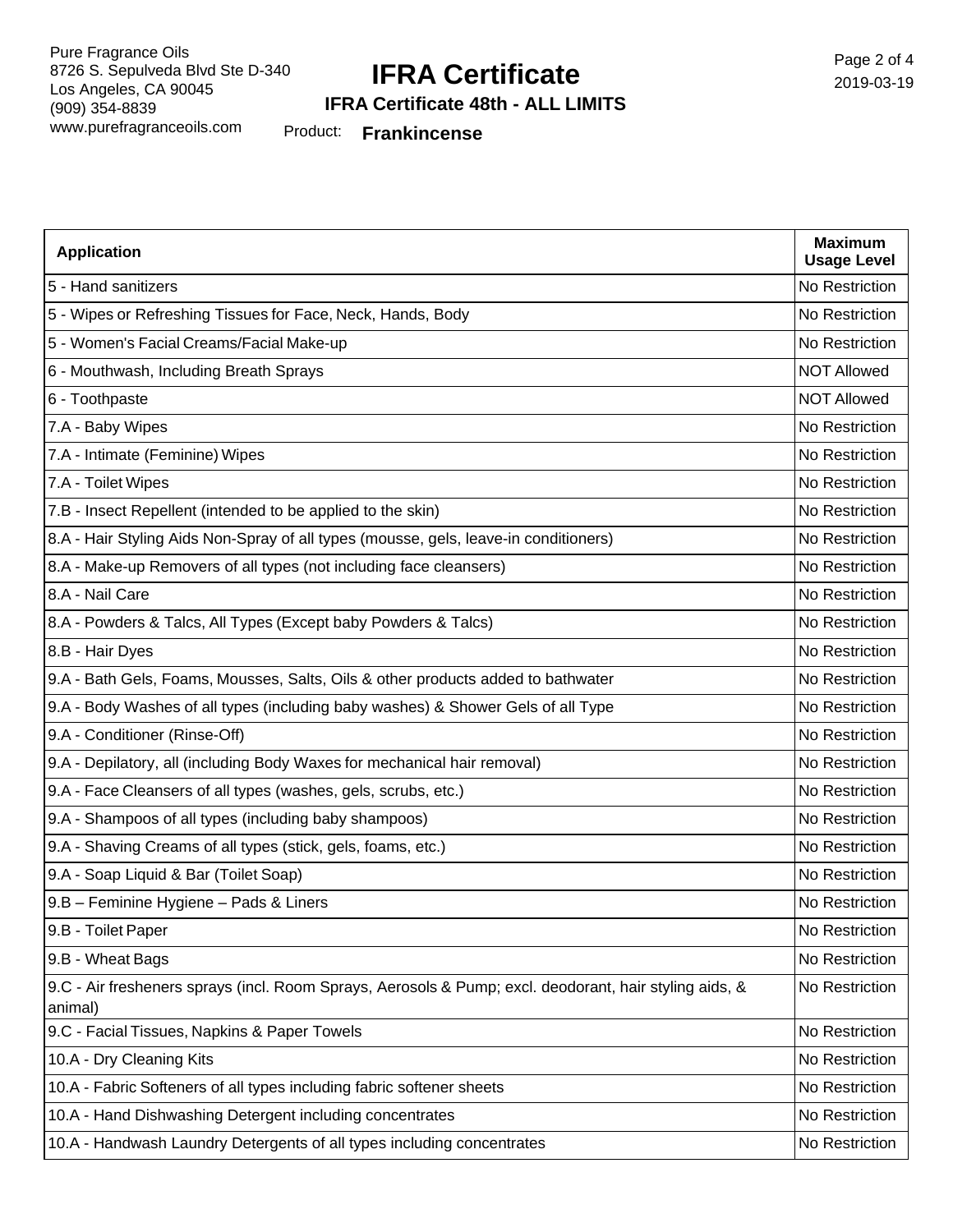## **IFRA Certificate**

### **IFRA Certificate 48th - ALL LIMITS**

Product: **Frankincense**

| <b>Application</b>                                                                                                                     | <b>Maximum</b><br><b>Usage Level</b> |
|----------------------------------------------------------------------------------------------------------------------------------------|--------------------------------------|
| 10.A - Hard Surface Cleaners (Bathroom & Kitchen Cleansers & Furniture polish, etc.)                                                   | No Restriction                       |
| 10.A - Machine Wash Laundry Detergent & Bleach (liquids, powders, tablets, etc.) including laundry bleach<br>and concentrates          | No Restriction                       |
| 10.A - Other Household Cleaning Products (fabric, soft surface & Carpet Cleaners)                                                      | No Restriction                       |
| 10.A - Shampoos for pets                                                                                                               | No Restriction                       |
| 10.B - Diapers                                                                                                                         | No Restriction                       |
| 10.B - Scented Gloves or Socks                                                                                                         | No Restriction                       |
| 10.B - Toilet seat wipes                                                                                                               | No Restriction                       |
| 11 - Air Delivery Systems (Automated or with Manual Activator) with no contact with dispensing port.                                   | No Restriction                       |
| 11 - Air Fresheners (Solids, Liquid or Closed systems). Excluding Manual Deliver Room Spray Products                                   | No Restriction                       |
| 11 - All Non-Skin, or incidental skin, Contact                                                                                         | No Restriction                       |
| 11 - Animal sprays & Cat Litter                                                                                                        | No Restriction                       |
| 11 - Candles                                                                                                                           | No Restriction                       |
| 11 - Concentrated Aerosol Air Fresheners for metered systems                                                                           | No Restriction                       |
| 11 - Deodorizers/Maskers not intended for skin contact (Fabric drying machine deodorizers, carpet powders) No Restriction              |                                      |
| 11 - Floor Wax                                                                                                                         | No Restriction                       |
| 11 - Fuels & Paints                                                                                                                    | No Restriction                       |
| 11 - Insecticides (mosquito coil, paper, electrical, for clothing) excluding aerosols                                                  | No Restriction                       |
| 11 - Joss Sticks, Incense, Crystals/Stones, Blotters, Sachets & Fragrance Lamp Ring                                                    | No Restriction                       |
| 11 - Liquid Air Freshener Refills (Cartridge & Non-Cartridge Systems)                                                                  | No Restriction                       |
| 11 - Machine Dishwash detergent and deodorizers                                                                                        | No Restriction                       |
| 11 - Machine only Laundry Detergent (e.g. liquitabs)                                                                                   | No Restriction                       |
| 11 - Odored Distilled Water (that can be added to steam irons)                                                                         | No Restriction                       |
| 11 - Plastic Articles (excluding toys)                                                                                                 | No Restriction                       |
| 11 - Reed Diffusers & Liquid Refills (Cartridge & Non-Cartridge Systems)                                                               | No Restriction                       |
| 11 - Scent delivery systems using dry air technology that releases a fragrance without sprays, aerosols or<br>heated oils              | No Restriction                       |
| 11 - Scent Pack                                                                                                                        | No Restriction                       |
| 11 - Scratch and Sniff                                                                                                                 | No Restriction                       |
| 11 - Shoe Polishes                                                                                                                     | No Restriction                       |
| 11 - Toilet Blocks                                                                                                                     | No Restriction                       |
| 11 - Treated Textiles (starch sprays, fabric treated with fragrance after wash, deodorizers for textiles, tights<br>with moisturizers) | No Restriction                       |